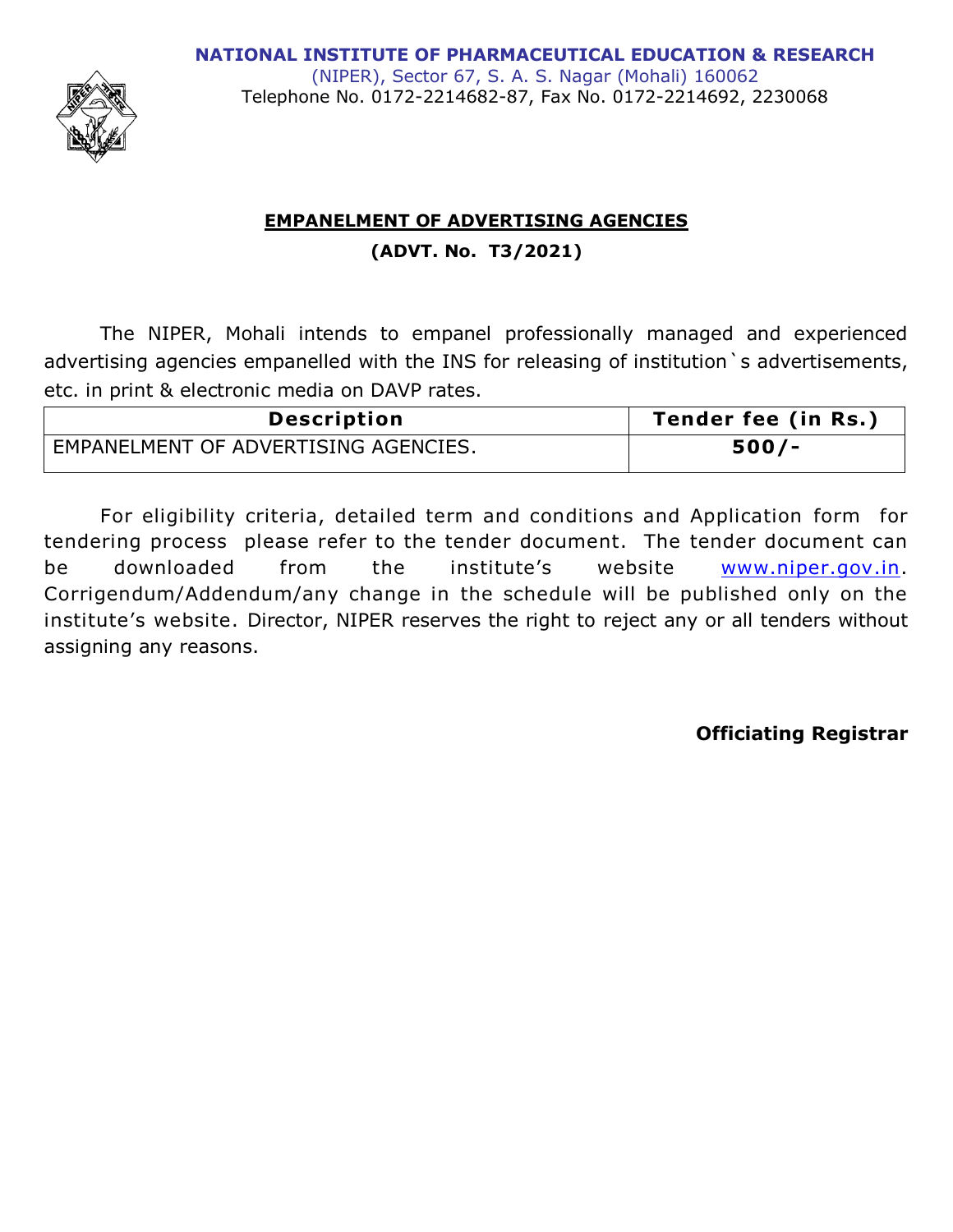**NATIONAL INSTITUTE OF PHARMACEUTICAL EDUCATION & RESEARCH** 



(NIPER), Sector 67, S. A. S. Nagar (Mohali) 160062 Telephone No. 0172-2214682-87, Fax No. 0172-2214692, 2230068

# **EMPANELMENT OF ADVERTISING AGENCIES (ADVT. No. T3/2021)**

The National Institute of Pharmaceutical Education & Research (NIPER), S. A. S. Nagar (Mohali) is an autonomous institute under the aegis of Department of Pharmaceuticals, Ministry of Chemicals & Fertilizers, Govt. of India which is involved in Research & Higher Education in the field of Pharmaceutical Science & Management. The institute has to publish various advertisements related to the Appointments & Procurements apart from general notices for which it intends to empanel professionally managed & experienced advertising agencies accredited with INS for releasing of Institutions advertisements, etc. in print & electronic media on DAVP rates. The activity includes conceptualization, designing, translation (mainly from & / or to English, Hindi, Punjabi, Urdu, other regional languages) and development of the advertisement. The application format & detailed terms and conditions can be directly downloaded from our website [www.niper.gov.in.](http://www.niper.gov.in/) The agencies are requested to submit their application forms complete in all respects along with a fee of Rs. 500/- (non – refundable) in the shape of DD favouring the Director, NIPER payable at Mohali / Chandigarh in sealed envelopes superscribed as "Expression of Interests for Empanelment of Advertising Agency in NIPER, Mohali" by **14.04.2021** upto **03.00 PM** at the Reception Counter of Secretariat Building of NIPER by hand / Registered Post and the bids shall be opened in the Conference Room on the first floor of Administrative Bhawan of NIPER on same day at **3:30 PM**. Existing parties also need to register their names. Incomplete or late received applications shall be summarily rejected. The Director NIPER reserves the right to accept or reject in part or in full any or all the applications without assigning any reasons thereof. Corrigendum / Addendum or Cancellation of this advertisement, if any, shall be published on NIPER Website only.

**ELIGIBILITY CRITERIA:** The tenderers must fulfill the following criteria:

- (i) The agencies should be fully accredited with the INS.
- (ii) The agencies should have at least five (05) years experience in the field after obtaining INS accreditation.
- (iii) It must have Head Office at Chandigarh / Mohali / Panchkula.
- (iv) Its annual turnover for the last three financial years should be at least three (03) crores each year. Copies of Balance Sheets to be submitted.
- (v) It must have Empanelment with at least three (03) Government Departments / Institutes / Universities / State Government Undertakings at Mohali / Chandigarh / Panchkula. List of clients (sufficient proof must be enclosed)
- (vi) It should have the required technical expertise, translation expertise, complete infrastructure in designing, media and marketing department.
- (vii) It must have a valid PAN No. (Copy of the PAN Card must be enclosed).
- (viii) It must have the GST Registration (Copy of GST Registration must be enclosed).
- (ix) The agency shall undertake to publish advertisements as per DAVP rates only.

The company shall undertake that it fulfills all the criteria as per above check-list and all supporting documents must be enclosed at this stage. In case of any missing documents as sought above, the tenders shall be summarily rejected.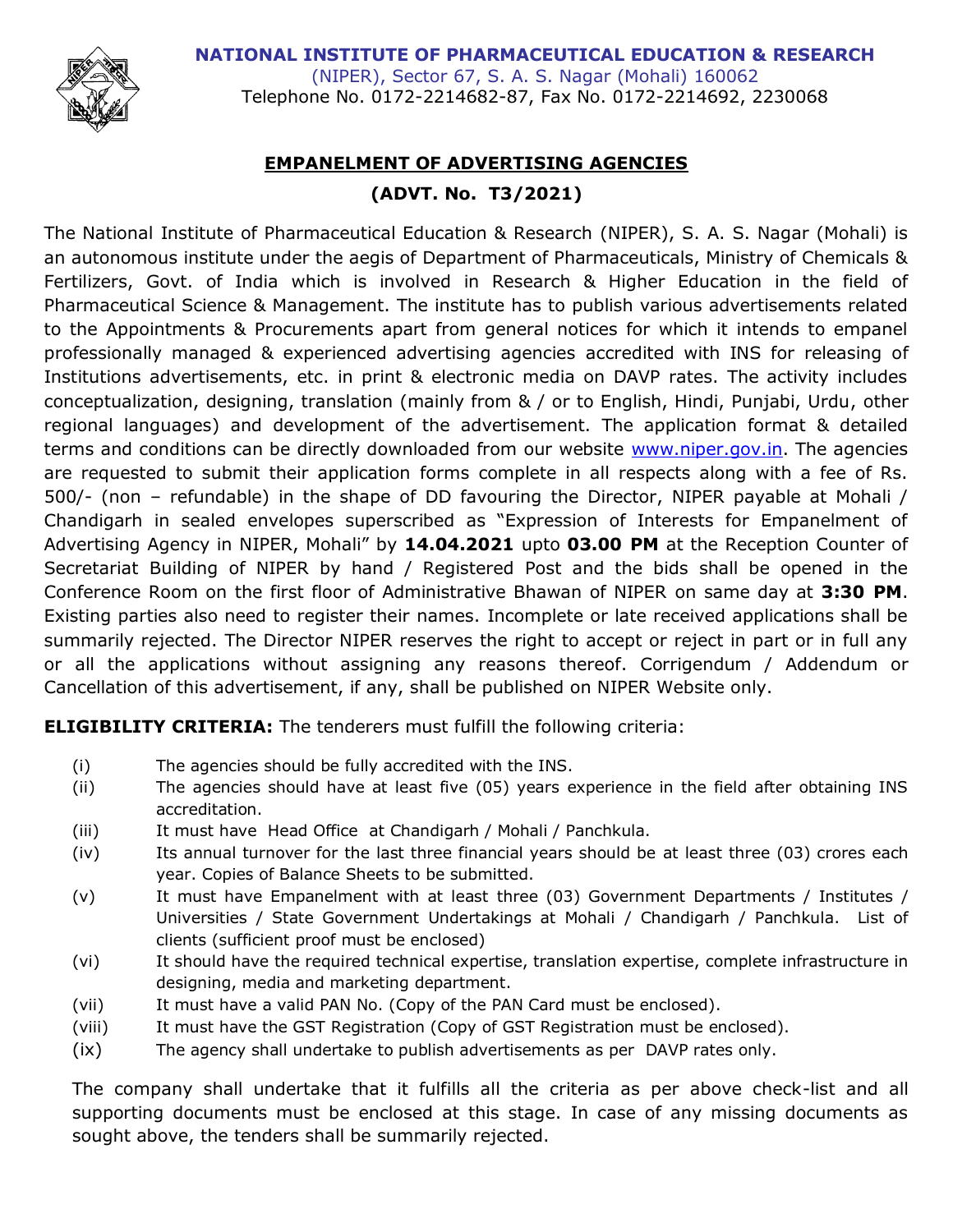## **OTHER IMPORTANT TERMS & CONDITIONS**

- 1. Tenderers are to submit their bids & their profile strictly as per the enclosed application format with all the required enclosures.
- 2. The empanelment of agency shall be valid initially for a period of one year and may be extended on yearly basis (subject to a total period of three years in all) by mutual consent on same terms & conditions subject to satisfactory performance of the agency.
- 3. Proper typography and layout for each advertisement shall be done by the agency and minimum space will be spent as far as possible.
- 4. The agency will ensure timely publication of all the advertisements as are sent by the Institute from time to time.
- 5. The agency will send, along with bill (in triplicate), a copy of each advertisements viz. cutting of newspaper in which the advertisement was published along with the copies of DAVP rate and media bills.
- 6. No advance will be given for executing the job.
- 7. Counter conditions by the tenderers in any matter including concerning payment of bills shall not be acceptable.
- 8. In case the Institute desire the advertisement to be published in any other regional languages, free translation of advertisement text from English / Hindi to Regional Languages shall be done by the agency.
- 9. The Institute will not accept any financial / legal liability from the Newspapers to whom the advertisement will be released through agency. The agency will be personally liable if at any subsequent stage, any dispute arises or legal action is taken by printer / newspapers against the Institute for non-payment of their bills, etc.
- 10. A committee of the Institute may visit the offices of agencies to shortlist them.
- 11. Documentary evidence needs to be submitted, wherever applicable.
- 12. The empanelled agency shall have to deposit a performance security of Rs. 25,000/- (Rs. Twenty Five thousand only) at the time of signing agreement. This shall be refundable after three months of completion of contract period.
- 13. It shall also be ensured by the advertising agency that the advertisements are published at the prominent places in the newspapers.
- 14. Applicable rebates (for educational institutions) must be offered additionally by the advertising agencies in addition to the quoted discounts over the davp rates.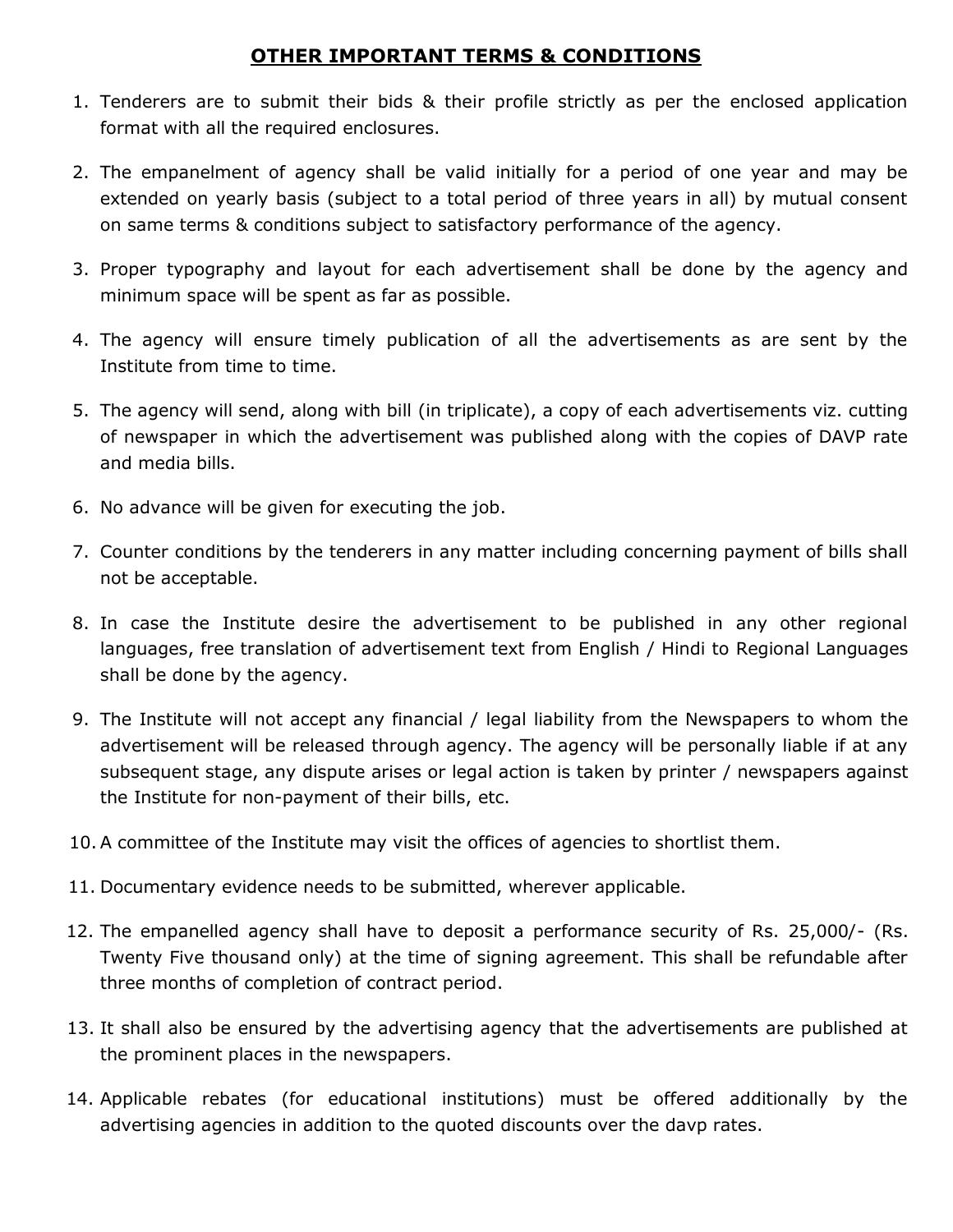- 15.PENALTY CLAUSE: The Time Schedule & placement in the release of advertisement should be strictly adhered to by the agency. If the advertisement is not made on stipulated dates, penalty will be imposed as detailed below:
	- a. A penalty of Rs. 100/- per newspaper per day will be charged if the advertisements are delayed beyond stipulated time.
	- b. In case of any abnormality / irregularity noticed in the release of advertisement, size, point size, contents, rates, etc. the penalty recommended by an independent committee constituted by the Director, NIPER, Mohali shall be final & binding.
	- c. Performance Security shall be liable to be forfeited, if the tenderer declines to accept the offer or / fails to execute the work on time or / fails to complete the work satisfactorily.
	- d. The NIPER, Mohali reserves the right to terminate the contract at any time without prior notice and to forfeit the performance security, in case the agency fails to complete the work satisfactorily.
	- e. In case the successful tenderer fails to complete the order in part or in whole, as the case may be, the order shall be cancelled and awarded to the next successful bidder. The penalty as deemed fit by the Competent Authority shall be imposed on the tenderer who fails to execute the work order.
- 16.Director, NIPER reserves the right to accept or reject any or all proposals without assigning any reason(s).
- 17. **ARBITRATION CLAUSE:** That in case of any dispute between the two parties (The Institute viz. NIPER, Mohali & The Agency viz. successful tenderer) arising out of or in relation to the agreement, the dispute shall be referred to arbitration of a sole arbitrator to be appointed by the Director, NIPER, Mohali. The award of the said arbitrator shall be binding on both the parties. The seat of arbitration shall be at Mohali / Chandigarh / Panchkula.
- 18. On sending of advertisement text by the institute (mainly by e-mail in MS Word format), the agency shall be responsible for typographical data setting, designing, optimizing the font size & advertising size, translating in different language(s) as per instructions and sending the estimate of size & publication cost (as per davp rates). The estimates shall be sent within one working day and only on approval of the same by the institute, the advertisements shall be sent ahead for publishing.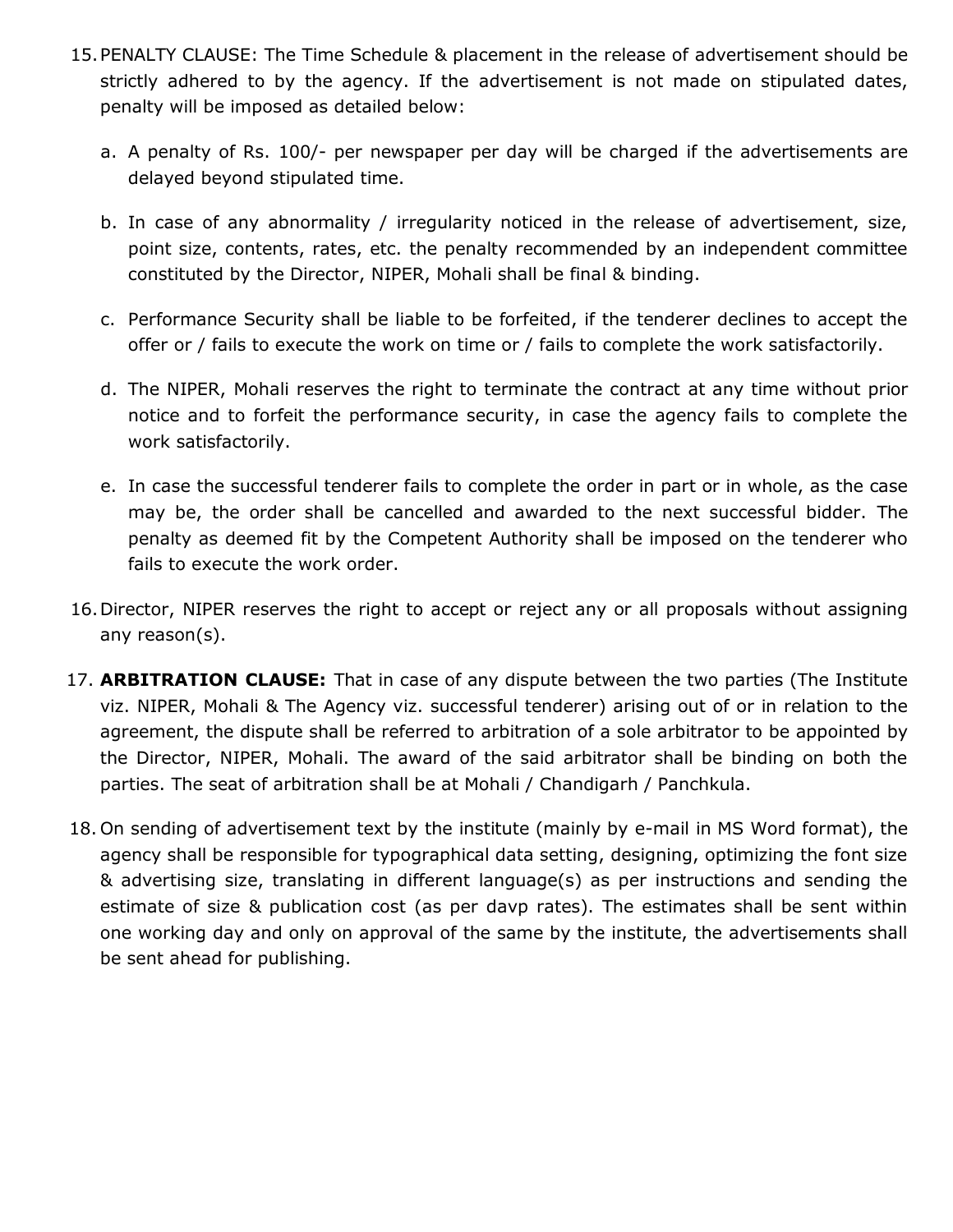#### **APPLICATION FOR EMPANELMENT OF ADVERTISING AGENCIES**

(This form must be filled and submitted along with a tender fee of Rs. 500/- and covered with letter head of the concerned agency)

- 1. Name of the Advertising Agency:
	- a. Whether sole proprietorship / partnership / Pvt. ltd / Ltd. Company:
	- b. Name of the Head / Proprietor(s) of the agency:
	- c. Name of the contact person:
- 2. Head office:
	- a. Complete Address:
	- b. Telephone No(s):
	- c. FAX No.:
	- d. E-mail Address:
	- e. Mobile No(s):
- 3. Year of Establishment of Agency (Please Attach Proof):
- 4. PAN No. (Copy to be enclosed):
- 5. Already empanelled with NIPER, Mohali: YES / NO (if yes, please attach copy).
- 6. Staff Strength at Chandigarh Tri-City Office:

8. Details of Accreditation with the Indian News Paper Society \_\_\_\_\_\_\_\_\_\_\_\_\_\_\_\_\_

\_\_\_\_\_\_\_\_\_\_\_\_\_\_\_\_\_\_\_\_\_\_\_\_\_\_\_\_\_\_\_\_\_\_\_\_\_\_\_\_\_\_\_\_\_\_\_\_\_\_\_\_\_\_\_\_\_\_\_\_\_\_ (please attach copy).

9. Date of Accreditation with the INS National Valid upto National Communisties

10. Total experience as advertising agency (please attach copies of supporting documents):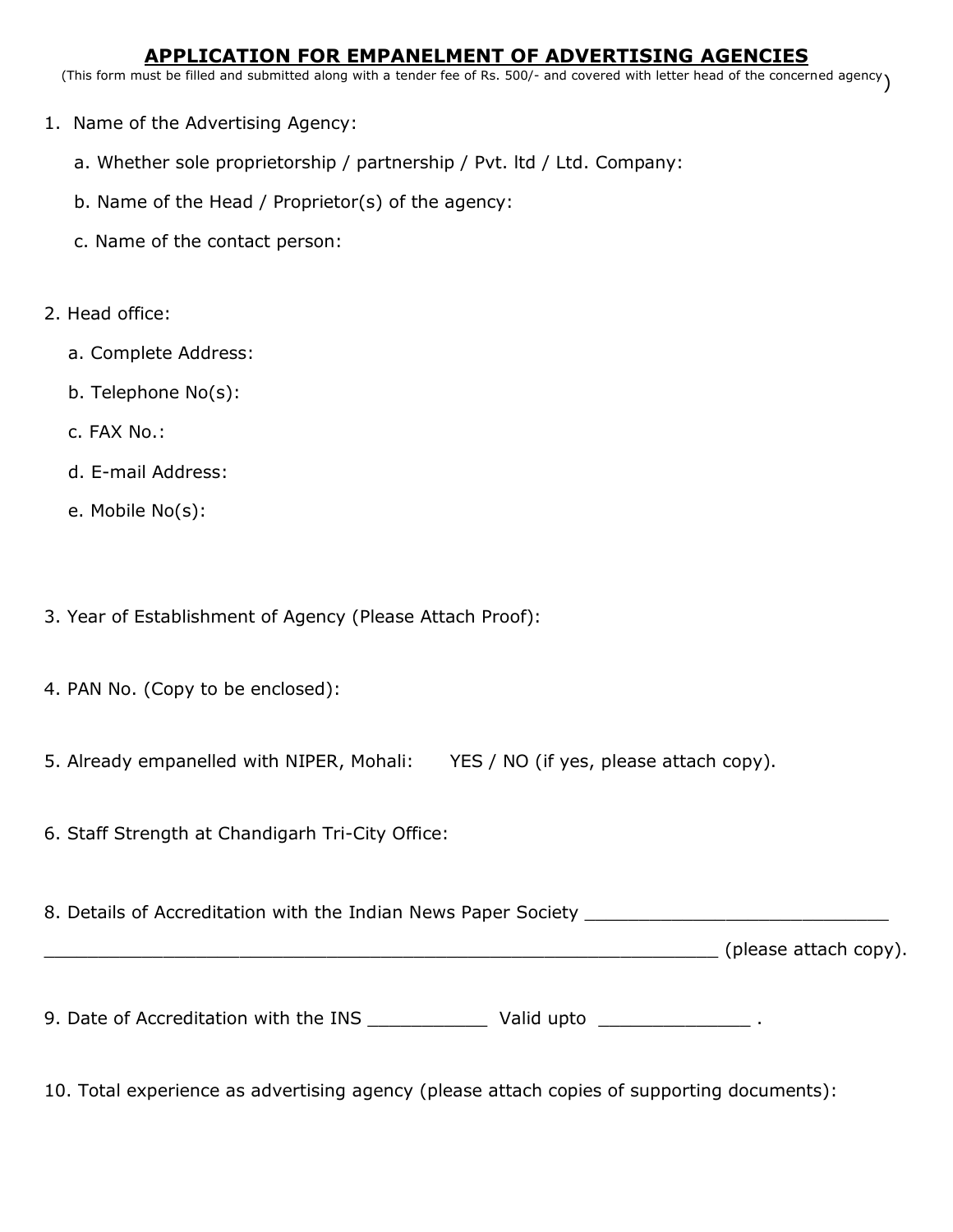11. Service Tax Registration No. issued by the Central Excise Department in favour of the Agency (Please attach copy of the Service Tax Registration Certificate):

12. Number of branches in India:

- 13. Number of branches abroad (if any):
- 14. Number of branches in Chandigarh / Mohali / Panchkula:
- 15. Number of Govt. Deptt. / Institutes working with at present (list Enclosed):
- 16. Number of Semi Govt., Deptt. Working at present (list Enclosed):
- 17. Annual Turnover for the last 03 years (copies of balance sheets to be attached):
	- a.  $2016 17$  .
	- b.  $2017 18$  .
	- c. 2018 19 \_\_\_\_\_\_\_\_\_\_\_\_\_\_\_\_\_\_\_ .

18. Name & addresses of existing Government clients with documentary proof.

- $(i)$   $\qquad \qquad$  $\rm (ii)$   $\overline{\phantom{a}}$ (iii)  $\Box$
- 19.Details of appreciation(s) / award(s) received by your agency (if any) in advertisement campaign (please attach extra sheet, if required):
- 20. Time required for getting the advertisement published (indicate number of days):
	- (a) Chandigarh (local)
	- (b) National dailies
		- i. All Editions
		- ii. Chandigarh
		- iii. Delhi
		- iv. Mumbai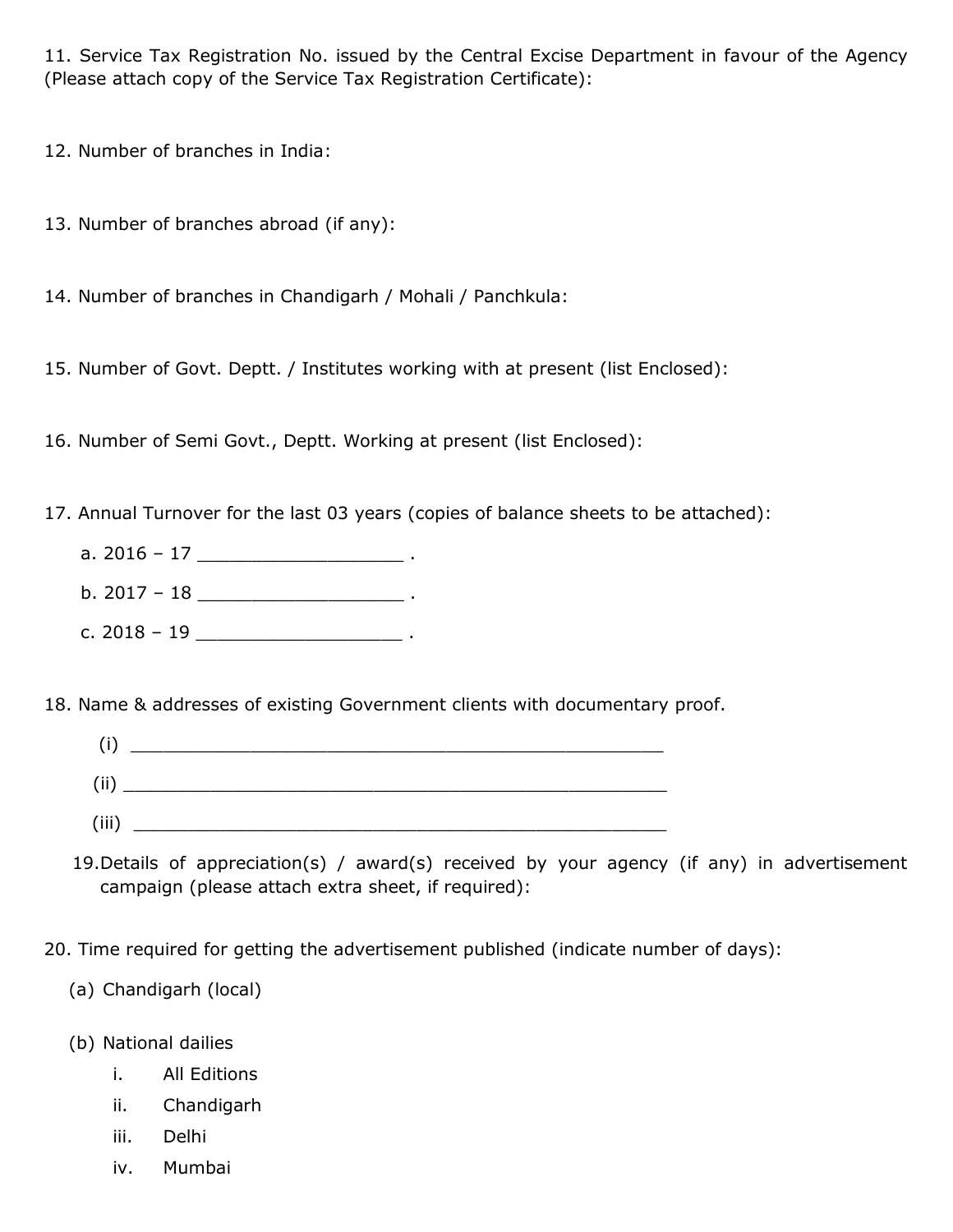- v. Kolkata
- vi. Chennai
- (c) ITJ Kolkata
- (d) Abroad (North American Nations, European Countries, Asian Countries, etc.).

21. Percentage of discount offered by the agency to the institution (in addition to applicable rebate for the educational institutions). Please specify the percentages clearly.

a. Discount over davp rates offered by the agency (in %age) :

b. Additional Rebate for the educational institutions (in %age) :

Total (Discount + Rebate) in Percentage:

22. Application fee attached DD No. \_\_\_\_\_\_\_\_ dated \_\_\_\_\_\_\_\_\_ for Rs.500/-.

23. Certified that the above information is correct and true to the best of my / our knowledge. It is also certified that me / we or my / our concern has never been debarred / blacklisted by any of the Government Department / Institutes/ Universities/ State Government Undertakings, etc.

Signature of proprietor / partners / authorized signatory(ies)

| a sa<br>×<br>٠ |  |
|----------------|--|
|                |  |

Date: Stamp Stamp Stamp Stamp Stamp Stamp Stamp Stamp Stamp Stamp Stamp Stamp Stamp Stamp Stamp Stamp Stamp Stamp

-------------------------------------------------------------------------------------------------------------- **\* Documentary proof may be provided, wherever applicable, in the form of signed & stamped photocopies of originals.**

--------------------------------------------------------------------------------------------------------------